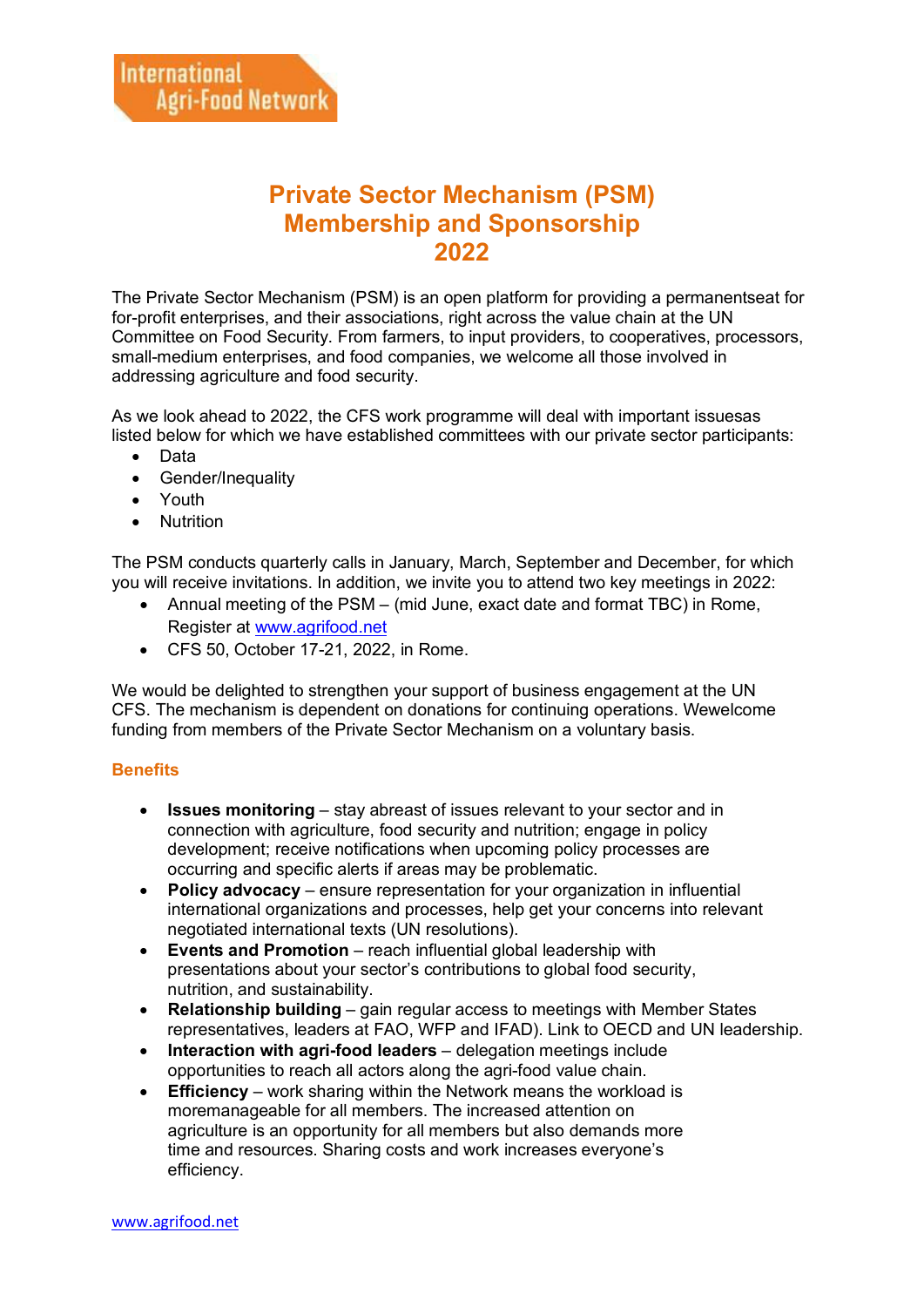## **UN Committee on Food Security (CFS) Plenary Session**

CFS is a week-long event during which over 1200 leaders and experts in food security gather in Rome (or virtually as required) to attend plenary discussions, poster sessions, policy roundtables, bilateral meetings, and side events organized by attendees. Every year more than PSM 100 members attend the session. Formal events are supplemented by networking events, and engagement with other members of the PSM delegation. Key highlights of the week are:

- o **Plenary:** is the central body for decision-making, debate, coordination, lesson-learning, and convergence by all stakeholders at a global level on food security issues. PSM has a seat at Plenary, and interventions are coordinated on all topics and matters of CFS.
- o **Side Events:** Side events are opportunities for CFS attendees to present on topics relevant to CFS workstreams as special events. Every year PSM members can host side events as well attend themthroughout CFS week.
- o **Bilaterals:** During CFS week, the PSM organizes bilateral meetingswith member state representatives. These meetings are incredible opportunities for PSM members to engage directly with the countriesand regions to which their work is relevant.
- o **High Level Dinner/Dialogues and Special Events**: The High Level Dinner is an event hosted annually by the IAFN in the context of CFS. The High-Level Dinner was converted to virtual Dialogues in 2020-21 that contributed to the Food Systems Summit. It is intended that there be 3 special events in 2022, one on gender, youth and then a High Level Dinner on Data and Science.
- o **CFS Open-Ended Working Group (OEWG):** When the CFS plenary is not in session. CFS Bureau led Open-Ended Working Groups made up of representatives from CFS stakeholders engage to drive progress on all the CFS workstreams including negotiating policies and voluntaryguidelines. PSM members are active participants of the OEWG throughthe year.

### **Membership options**

### **Supporting Members – €12,000**

- Committee engagement and special briefings
- 4 meetings per year (AGM in person and three teleconference calls)
- Monthly newsletters
- Ongoing analytical support and tracking on CFS issues
- Access to special events
- High-Level Dinner/Dialogue tickets (up to 6 people from your organization)
- Participation in Governing Council of PSM
- Attendance at bilateral meetings with country missions
- Input into reviews and approval of strategic priorities, work plan and proposed budget, resolution of challenges

#### **Contributors – €2,500**

- Committee engagement and special briefings
- 4 meetings per year (AGM and three teleconference calls)
- Monthly newsletters
- Attendance at bilateral meetings with country missions organized for supporting members
- High Level Dinner/Dialogue participants (up to 2 people from your organization)